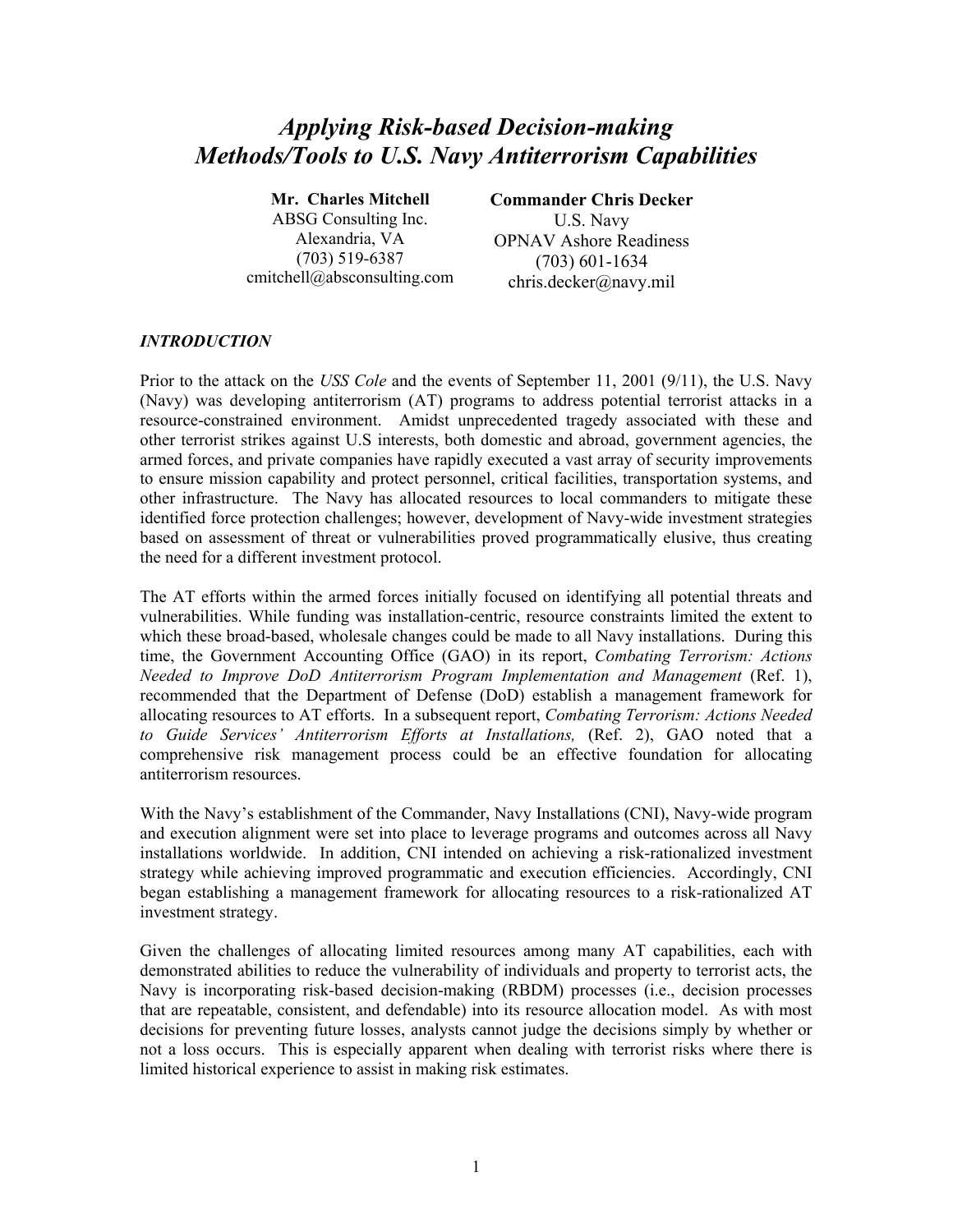This paper describes how the Navy is implementing traditional RBDM methods/tools to support resource allocation decisions, including the following:

- Prioritizing gaps in AT capabilities according to security risk
- Determining which AT capabilities to fund in upcoming years, based on security risk impact compared to cost
- Optimizing limited investment capital for AT needs

This paper emphasizes how traditional RBDM methods/tools are proving effective in the security risk management field. These examples may serve as a model for other organizations wrestling with many of the same issues.

# *RISK BASICS*

Risk is a multifaceted issue and must be addressed with methods that are appropriate for the decisions being made. Historically, risk assessment and risk management professionals have focused on accident risks, natural hazard risks, business interruption risks, project risks, and financial risks. In these areas, organizations have used very systematic processes and tools to understand and prioritize these diverse risks (especially those with catastrophic consequences) so that limited resources can be effectively applied to reduce risk. Figure 1 characterizes the foundational elements for developing an understanding of risks so that they can be effectively managed.



# **Figure 1 Foundational Elements for Developing an Understanding of Risk**

In recent years, security risk (another broad category of risk with potentially catastrophic consequences) is receiving significant attention. And, while security risks require a different approach than other types of risk, the same fundamentals apply. Terrorist attacks and sabotage events are a different type of threat posing risks in much the same way as other threats.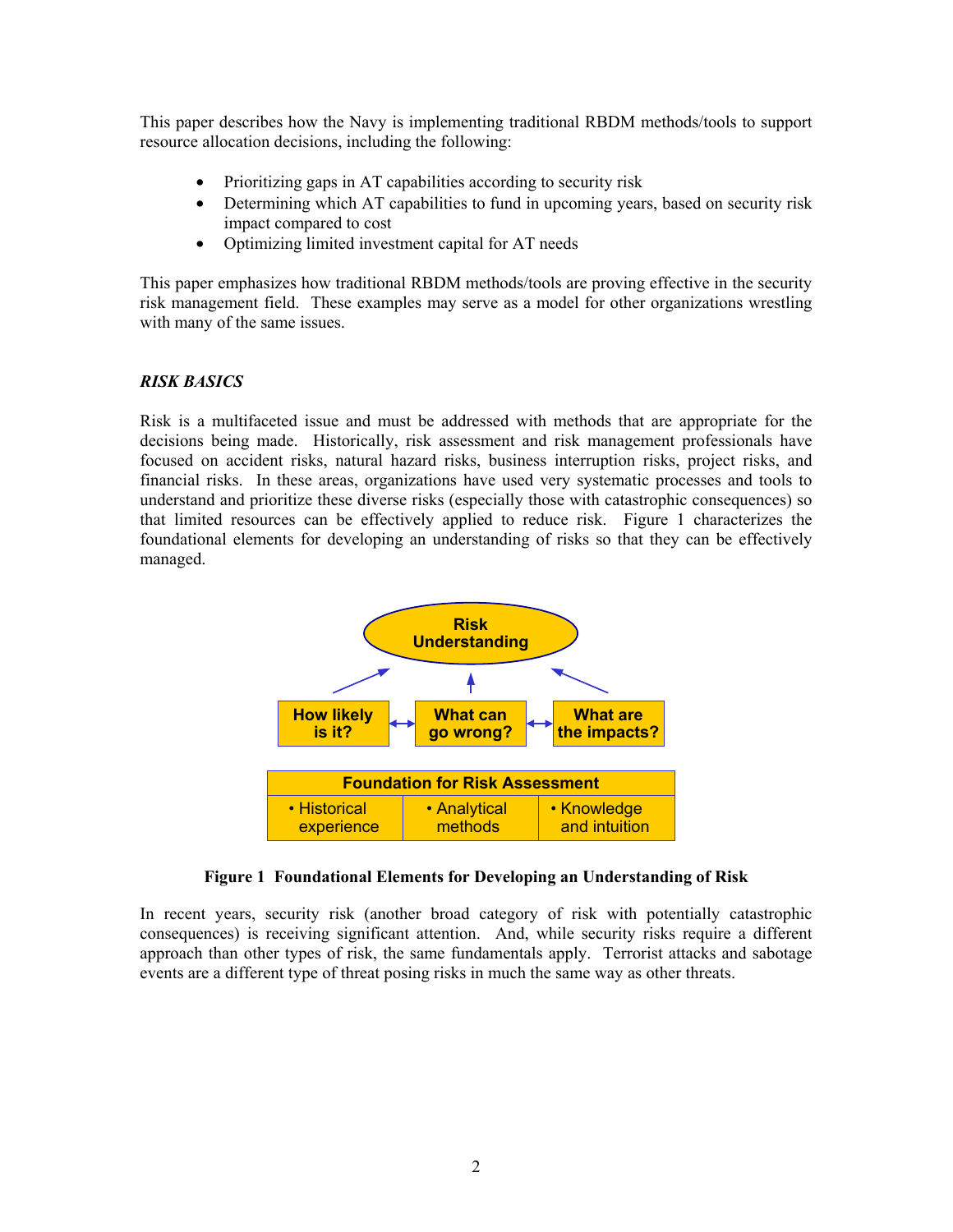#### *APPLYING RISK MANAGEMENT CONCEPTS TO SECURITY*

Traditionally, risk has been measured as:

Risk = Frequency 
$$
(F)
$$
 x Consequence  $(C)$ 

#### where

```
Frequency (F) = Initiating Event Frequency x Probability All Safeguards Fail
```
In some Operational Risk Management (ORM) applications, risk is measured as:

 $Risk =$  Severity (S) x Probability (P) x Exposure (E).

In this case Probability (P) and Exposure (E) define the frequency component.

In security risk management, the frequency element is separated into two parts as follows:

 $Risk = [Thread(T) \times Valnerability(V)] \times Consequence(C)$ 

#### where

- *Threat* is a measure of the likelihood that a specific type of attack will be initiated against a specific target (i.e., a scenario)
- *Vulnerability* is a measure of the likelihood that various safeguards against a scenario will fail
- *Consequence* is the magnitude of the negative effects if the attack is successful. Some organizations, including the Navy, use the term criticality to describe the impact of an event.

Security risk can therefore be collapsed into the fundamental risk attributes of frequency (or probability) and consequence, and thus be measured in essentially the same way as other risks, but with slightly different terminology. Of course, just as with other types of risk, simply understanding and measuring risk are not enough. Effective risk management systems that implement and sustain important risk controls are needed to achieve tolerable levels of risk exposure (as shown in Figure 2).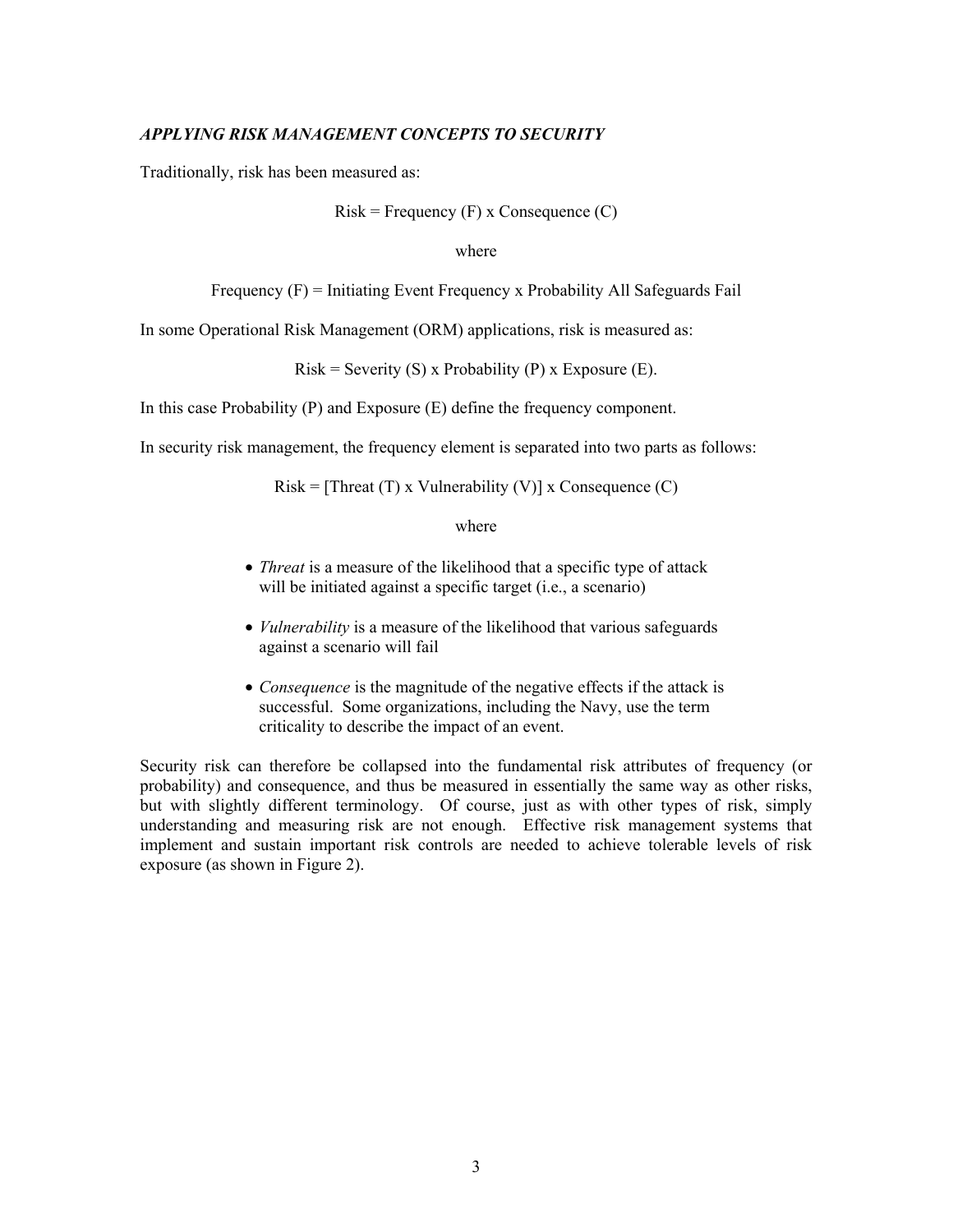

**Figure 2 Key Elements of Managing Risks of Any Type** 

# *RBDM IN THE RESOURCE ALLOCATION MODEL*

Figure 3 is CNI's public safety shore installation architecture for identifying AT capabilities to address the full scope of a force protection spectrum of tasks.



**Figure 3 CNI Public Safety Architecture**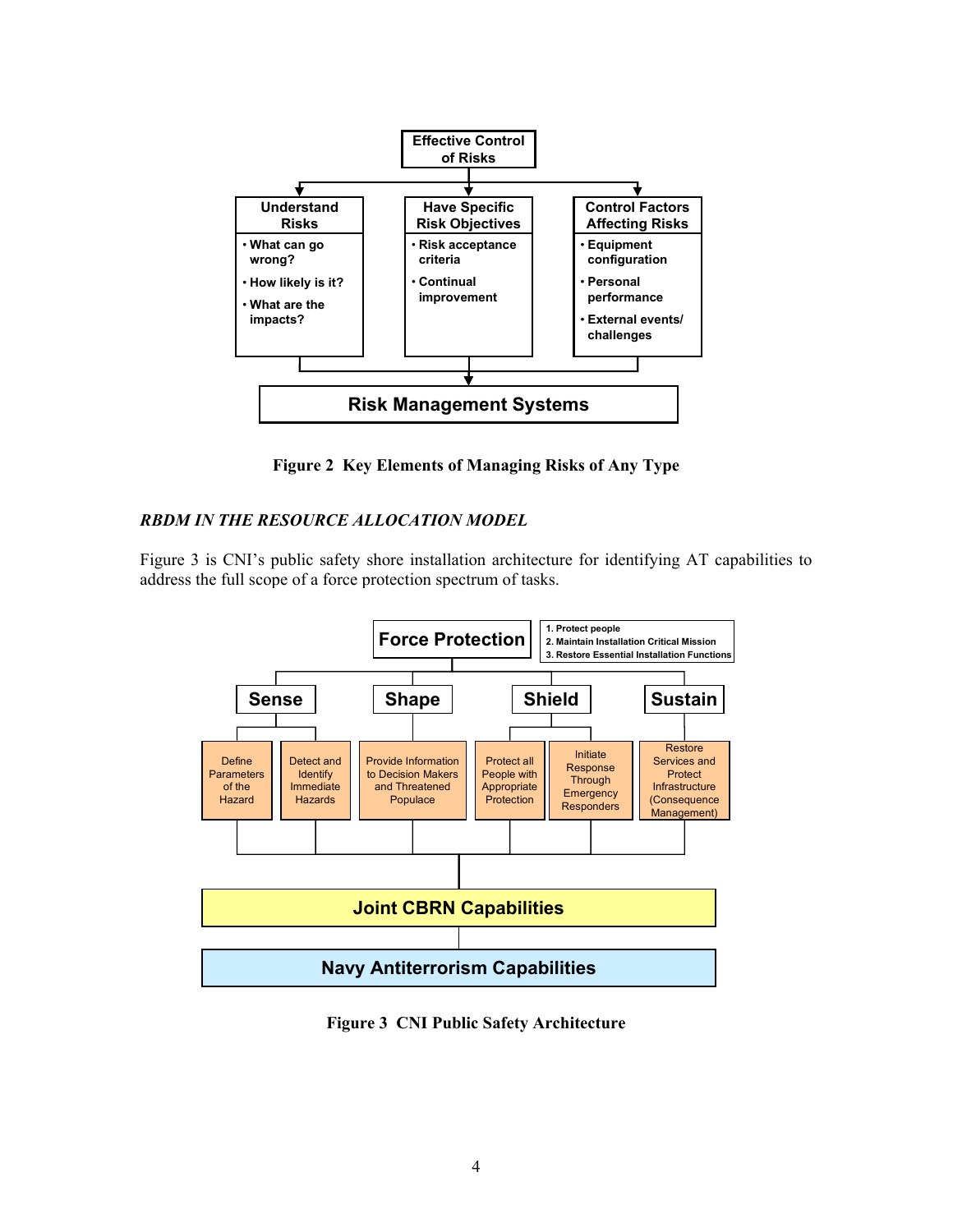The primary challenge that CNI faces in applying RBDM to the investment model is to capture risk-related information in a manner that addresses the baseline or current risk profile and the expected improvement in security risk when resources are allocated to AT capabilities. In addition, the risk reduction must be expressed in terms of a metric that can be easily compared to cost of implementation so a benefit/cost measure can be calculated.

One of the key challenges in defining a construct for collecting, organizing, and reporting the risk-based information is determining what level of precision is appropriate to support the decision being made. High or even medium precision may not necessarily be achievable, particularly when the specific technology for achieving a given AT capability is not defined or is under development. The goal is to perform the **minimum** level of analysis necessary to provide information that is at least **barely adequate** for decision making.

There are several approaches to accomplish this objective.. One means for collecting risk-based information is to define categories, then assign the appropriate threat, vulnerability, and consequence information to the appropriate category. Tables 1, 2, and 3 provide examples of threat, vulnerability, and consequence categories that can be used to capture security risk information. Assigning numerical scores to each category of threat and vulnerability and assigning "representative" loss estimates to the consequence categories provide a scoring system that will express the measure of risk in terms of loss exposure, which can be directly compared to cost of implementation; thus, providing a meaningful benefit-cost index for relative ranking.

| <b>Category</b> | <b>Scenario Relative Threat Assessment Criteria</b>                                                                                                               |  |  |
|-----------------|-------------------------------------------------------------------------------------------------------------------------------------------------------------------|--|--|
| VH              | This scenario is at least an order of magnitude more likely to be initiated<br>as other "typical" scenarios<br>(based on subject matter expert evaluation)        |  |  |
| H               | This scenario is at least twice as likely to be initiated as other "typical"<br>scenarios<br>(based on subject matter expert evaluation)                          |  |  |
| M               | Default relative threat level for a "typical" scenario<br>(Use this threat level unless the description for one of the relative threat<br>levels is more fitting) |  |  |
| L               | This scenario is at least half as likely to be initiated as other "typical"<br>scenarios<br>(based on subject matter expert evaluation)                           |  |  |
| VL.             | This scenario is at least an order of magnitude less likely to be initiated as<br>other "typical" scenarios<br>(based on subject matter expert evaluation)        |  |  |

| <b>Table 1 Threat Assessment Criteria</b> |  |
|-------------------------------------------|--|
|-------------------------------------------|--|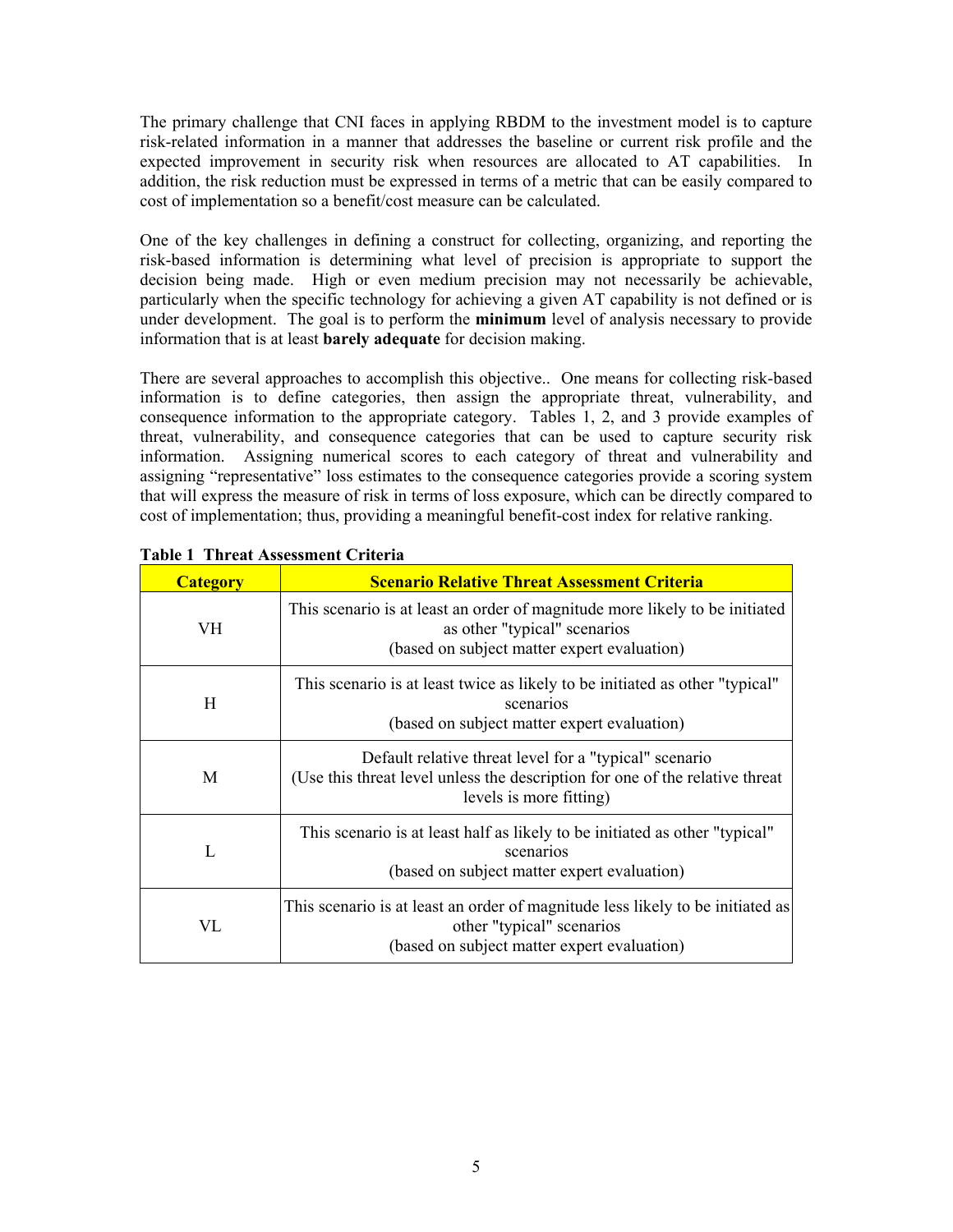|                 | $\alpha$ and $\alpha$ and $\beta$ is a second on $\alpha$<br><b>Vulnerability Assessment Criteria</b>                     |  |  |
|-----------------|---------------------------------------------------------------------------------------------------------------------------|--|--|
|                 | (including detection, security response, attack complexity, and target                                                    |  |  |
| <b>Category</b> | hardness considerations)                                                                                                  |  |  |
| VH              | An attack would be defeated/unsuccessful less than 10 out of 100 times<br>(Likelihood of successful attack: >90%)         |  |  |
| H               | An attack would be defeated/unsuccessful up to 1 out of 4 times<br>(Likelihood of successful attack: 65% to 90%)          |  |  |
| M               | An attack would be defeated/unsuccessful up to 1 out of 2 times<br>(Likelihood of successful attack: $35\%$ to $65\%$ )   |  |  |
| L               | An attack would be defeated/unsuccessful up to 3 out of 4 times<br>(Likelihood of successful attack: 10% to 35%)          |  |  |
| VL              | An attack would be defeated/unsuccessful more than 90 out of 100 times<br>(Likelihood of successful attack: $\leq 10\%$ ) |  |  |

# **Table 2 Vulnerability Assessment Criteria**

# **Table 3 Consequence Assessment Criteria**

| <b>Category</b> | <b>Death/Injury</b>                                                 | <b>Assets and Infrastructure</b>   | <b>Mission Capability</b>                                             |
|-----------------|---------------------------------------------------------------------|------------------------------------|-----------------------------------------------------------------------|
| <b>VH</b>       | $>1,000$ deaths or serious<br>injuries                              | $> $1 \text{ billion}$             | Creates critical long-term<br>vulnerabilities in national<br>defense  |
| H               | 100 to 1,000 deaths or<br>serious injuries                          | \$100 million to \$1 billion       | Creates critical short-term<br>vulnerabilities in national<br>defense |
| M               | $10$ to $100$ deaths or<br>serious injuries                         | $$10$ million to $$100$<br>million | Long-term disruptions in<br>military actions                          |
| L               | 1 to 10 deaths or serious<br>injuries                               | \$1 million to \$10 million        | Short-term disruptions in<br>military actions                         |
| VL              | No deaths or serious<br>injuries; relatively only<br>minor injuries | $\leq$ \$1 million                 | No serious military/defense<br>impact                                 |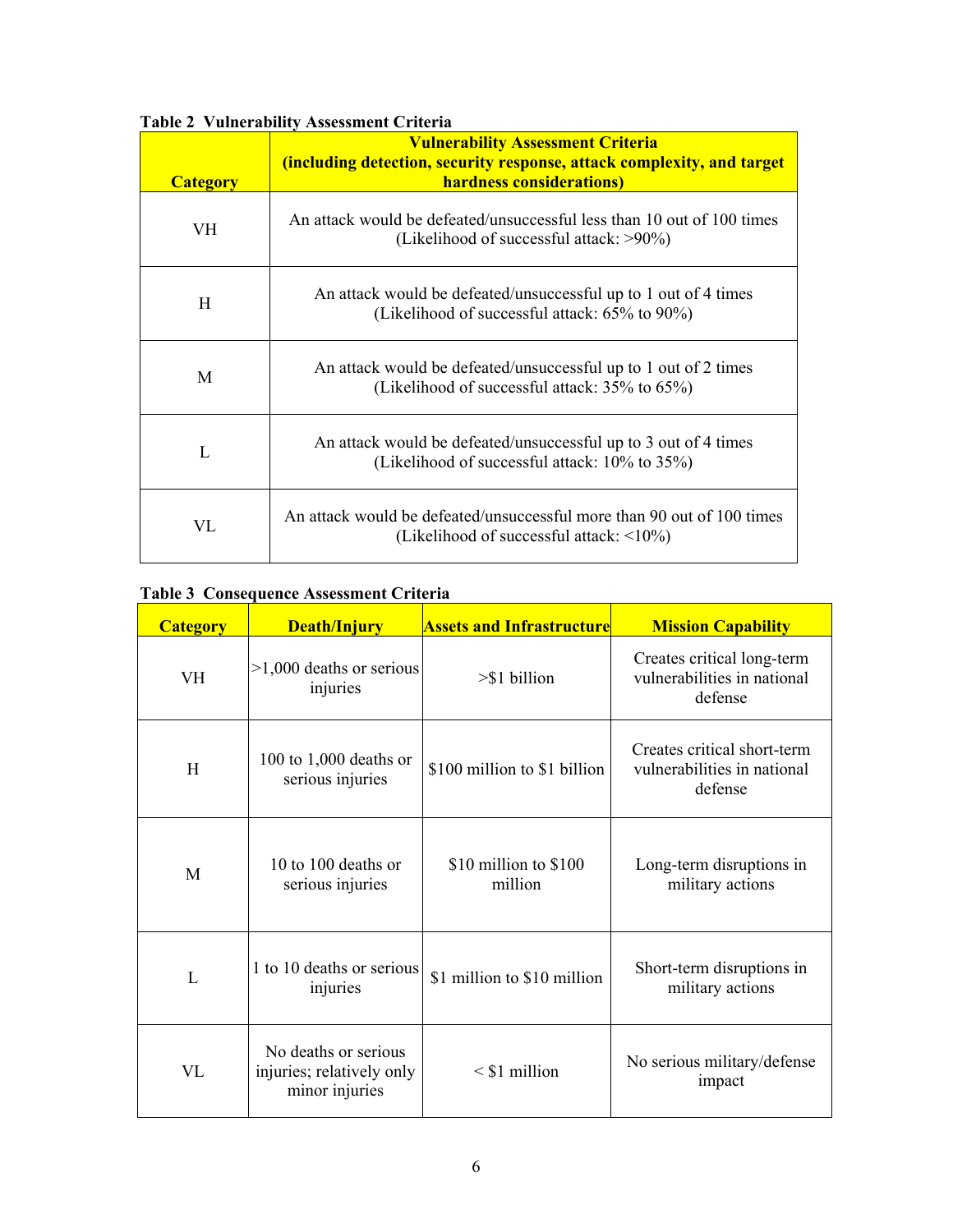The Navy gathered subject matter experts (SMEs) to estimate security risk for installations worldwide. These experts included representatives familiar with security threats, capability of current force protection measures, and potential consequences of attacks on installations. The SMEs performed a risk analysis that considered (1) a broad spectrum of security issues and (2) different AT capabilities as options for addressing the risks. By consensus, the SMEs selected the most appropriate category for the relative frequency, vulnerability, and consequence of the postulated scenarios and the expected reduction in each category if specific AT capabilities are applied. This "change" in risk provides a key input to the benefit-cost ratio that provides a relative ranking of the alternatives.

Cost of each capability is expressed in terms of doubling factors relative to a baseline or lowest cost capability. The initial cost categories and the assignment of AT capabilities to the categories are based on data calls for initial cost estimates for installation sustainment, restoration, and modernization. The cost categories are based on a doubling for each category. The following four categories describe the relative costs for the AT capabilities:

- Low cost
- Moderate  $cost = 2 * Low cost$
- High cost =  $4 *$  Low cost
- Very high cost  $= 8 *$  Low cost

Benefit-cost ranking is derived using the reduction in risk assessed by the SMEs and the relative cost ranking of each option. Figure 4 provides a relative ranking of the benefit-cost for each of the AT capabilities considered by the SMEs.



**Figure 4 Relative Ranking of Benefit-cost for AT Capability Options**